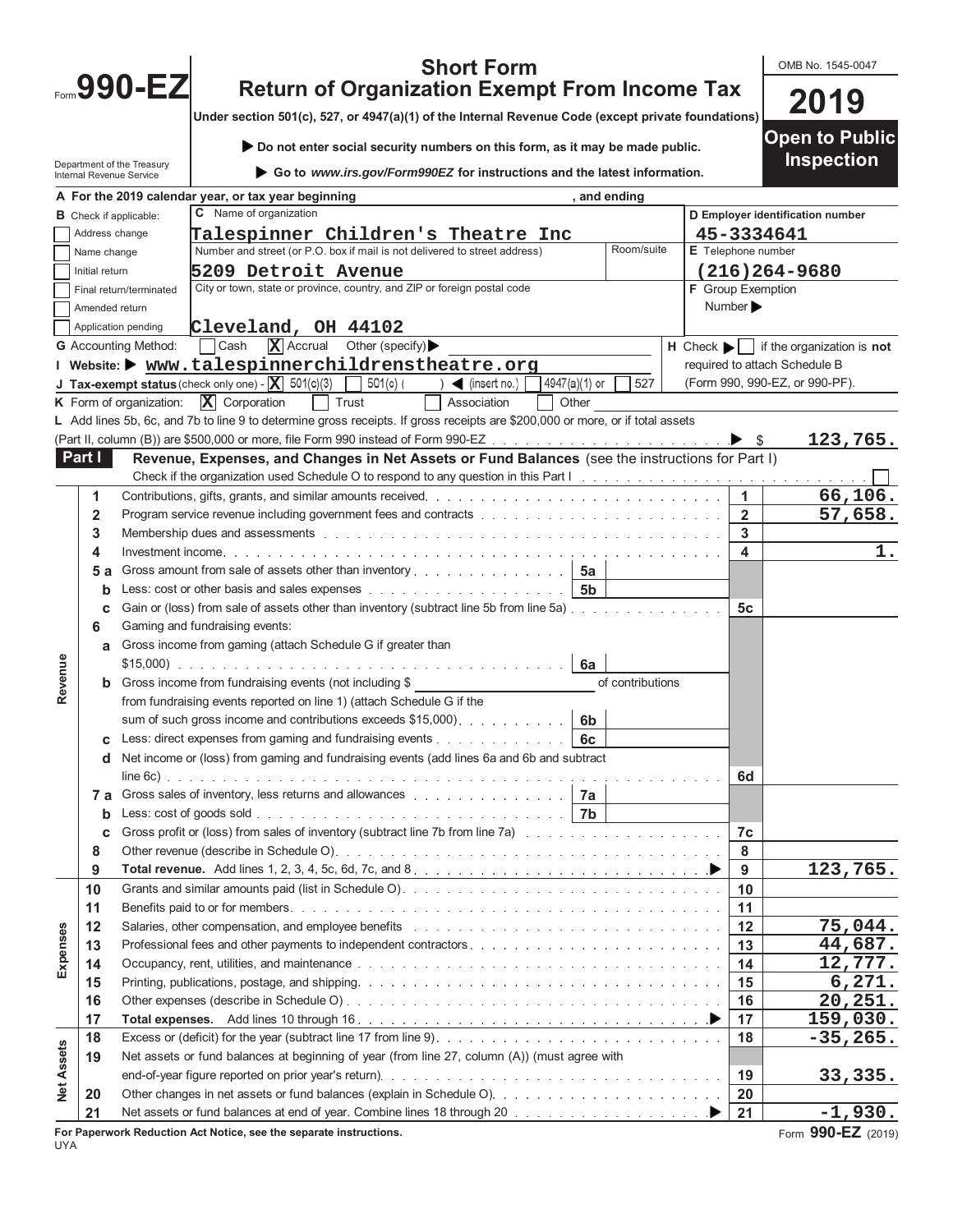|       | Form 990-EZ (2019) Talespinner Children's Theatre Inc                                                                                                                                                                          |                                                                                                |                                |                                                                         |          | 45-3334641 Page 2           |       |
|-------|--------------------------------------------------------------------------------------------------------------------------------------------------------------------------------------------------------------------------------|------------------------------------------------------------------------------------------------|--------------------------------|-------------------------------------------------------------------------|----------|-----------------------------|-------|
|       | <b>Balance Sheets (see the instructions for Part II)</b><br>Part II                                                                                                                                                            |                                                                                                |                                |                                                                         |          |                             |       |
|       | Check if the organization used Schedule O to respond to any question in this Part II measure and containing the                                                                                                                |                                                                                                |                                |                                                                         |          |                             |       |
|       |                                                                                                                                                                                                                                |                                                                                                |                                | (A) Beginning of year                                                   |          | (B) End of year             |       |
| 22    |                                                                                                                                                                                                                                |                                                                                                |                                | 13,382.22                                                               |          | 5,807.                      |       |
| 23    |                                                                                                                                                                                                                                |                                                                                                |                                | 0.23                                                                    |          |                             | $0$ . |
| 24    |                                                                                                                                                                                                                                |                                                                                                |                                | 30, 749.24                                                              |          | 23,055.                     |       |
| 25    | Total assets with a warranty and the state of the state of the state of the state of the state of the state of the state of the state of the state of the state of the state of the state of the state of the state of the sta |                                                                                                |                                | 44, 131. 25                                                             |          | 28,862.                     |       |
| 26    |                                                                                                                                                                                                                                |                                                                                                |                                | 10,796.26                                                               |          | 30,793.                     |       |
| 27    | Net assets or fund balances (line 27 of column (B) must agree with line 21)                                                                                                                                                    |                                                                                                |                                | 33, 335. 27                                                             |          | $-1,931.$                   |       |
|       | Statement of Program Service Accomplishments (see the instructions for Part III)<br>Part III                                                                                                                                   |                                                                                                |                                |                                                                         |          |                             |       |
|       | Check if the organization used Schedule O to respond to any question in this Part III                                                                                                                                          |                                                                                                |                                |                                                                         |          | <b>Expenses</b>             |       |
|       | What is the organization's primary exempt purpose? Children's Theatre                                                                                                                                                          |                                                                                                |                                |                                                                         |          | (Required for section       |       |
|       |                                                                                                                                                                                                                                |                                                                                                |                                |                                                                         |          | $501(c)(3)$ and $501(c)(4)$ |       |
|       | Describe the organization's program service accomplishments for each of its three largest program services,                                                                                                                    |                                                                                                |                                |                                                                         | others.) | organizations; optional for |       |
|       | as measured by expenses. In a clear and concise manner, describe the services provided, the number of                                                                                                                          |                                                                                                |                                |                                                                         |          |                             |       |
|       | persons benefited, and other relevant information for each program title.                                                                                                                                                      |                                                                                                |                                |                                                                         |          |                             |       |
| 28    | TCT uses professional artist/educators working in their dedicated                                                                                                                                                              |                                                                                                |                                |                                                                         |          |                             |       |
|       | fields to teach every class, residency, and workshop. Each artist/                                                                                                                                                             |                                                                                                |                                |                                                                         |          |                             |       |
|       | educator has been trained to carry out TCT's educational offerings.                                                                                                                                                            |                                                                                                |                                |                                                                         |          |                             |       |
|       | (Grants \$                                                                                                                                                                                                                     |                                                                                                |                                |                                                                         | 28a      | 13,406.                     |       |
| 29    | TCT presented multiple productions for children. These productions                                                                                                                                                             |                                                                                                |                                |                                                                         |          |                             |       |
|       | reach across socio-economic boundries to open the ears, eyes and                                                                                                                                                               |                                                                                                |                                |                                                                         |          |                             |       |
|       | heart of all children.                                                                                                                                                                                                         |                                                                                                |                                |                                                                         |          |                             |       |
|       | (Grants \$                                                                                                                                                                                                                     |                                                                                                |                                |                                                                         | 29a      | 44,598.                     |       |
| 30    |                                                                                                                                                                                                                                |                                                                                                |                                |                                                                         |          |                             |       |
|       |                                                                                                                                                                                                                                |                                                                                                |                                |                                                                         |          |                             |       |
|       |                                                                                                                                                                                                                                |                                                                                                |                                |                                                                         |          |                             |       |
|       | (Grants \$                                                                                                                                                                                                                     |                                                                                                |                                |                                                                         | 30a      |                             |       |
|       |                                                                                                                                                                                                                                | ) If this amount includes foreign grants, check here $\ldots$ , $\ldots$ , $\ldots$ , $\ldots$ |                                |                                                                         |          |                             |       |
| 31    | Other program services (describe in Schedule O)                                                                                                                                                                                |                                                                                                |                                |                                                                         |          |                             |       |
|       | (Grants \$                                                                                                                                                                                                                     | ) If this amount includes foreign grants, check here ▶                                         |                                |                                                                         | 31a      |                             |       |
|       |                                                                                                                                                                                                                                |                                                                                                |                                |                                                                         |          |                             |       |
|       |                                                                                                                                                                                                                                |                                                                                                |                                |                                                                         | 32       | 58,004.                     |       |
|       | Part IV<br>List of Officers, Directors, Trustees, and Key Employees (list each one even if not compensated - see the instructions for Part IV)                                                                                 |                                                                                                |                                |                                                                         |          |                             |       |
|       | Check if the organization used Schedule O to respond to any question in this Part IV. Almand Almand Almand Alm                                                                                                                 |                                                                                                |                                |                                                                         |          |                             |       |
|       |                                                                                                                                                                                                                                | (b) Average                                                                                    | (c) Reportable<br>compensation | (d) Health benefits,                                                    |          |                             |       |
|       | (a) Name and title                                                                                                                                                                                                             | hours per week                                                                                 | (Forms W-2/1099-MISC)          | contributions to employee (e) Estimated amount of<br>benefit plans, and |          | other compensation          |       |
|       |                                                                                                                                                                                                                                | devoted to position                                                                            | (if not paid, enter -0-)       | deferred compensation                                                   |          |                             |       |
|       | Liz Conway                                                                                                                                                                                                                     |                                                                                                |                                |                                                                         |          |                             |       |
| Chair |                                                                                                                                                                                                                                | 04.00                                                                                          |                                |                                                                         |          |                             |       |
|       | Amy Bistok                                                                                                                                                                                                                     |                                                                                                |                                |                                                                         |          |                             |       |
|       | Vice Chair                                                                                                                                                                                                                     | 02.00                                                                                          |                                |                                                                         |          |                             |       |
|       |                                                                                                                                                                                                                                |                                                                                                |                                |                                                                         |          |                             |       |
|       | Laurel Hoffman                                                                                                                                                                                                                 |                                                                                                |                                |                                                                         |          |                             |       |
|       | Secretary                                                                                                                                                                                                                      | 02.00                                                                                          |                                |                                                                         |          |                             |       |
|       | Rick Garcia                                                                                                                                                                                                                    |                                                                                                |                                |                                                                         |          |                             |       |
|       | Treasurer                                                                                                                                                                                                                      | 02.00                                                                                          |                                |                                                                         |          |                             |       |
|       | Lisa Ortenzi                                                                                                                                                                                                                   |                                                                                                |                                |                                                                         |          |                             |       |
|       | Director                                                                                                                                                                                                                       | 02.00                                                                                          |                                |                                                                         |          |                             |       |
|       | Nathan Lilly                                                                                                                                                                                                                   |                                                                                                |                                |                                                                         |          |                             |       |
|       | Director                                                                                                                                                                                                                       | 01.00                                                                                          |                                |                                                                         |          |                             |       |
|       | Nina Glover                                                                                                                                                                                                                    |                                                                                                |                                |                                                                         |          |                             |       |
|       | Director                                                                                                                                                                                                                       | 01.00                                                                                          |                                |                                                                         |          |                             |       |
|       | Sheffia Dooley                                                                                                                                                                                                                 |                                                                                                |                                |                                                                         |          |                             |       |
|       | Director                                                                                                                                                                                                                       | 01.00                                                                                          |                                |                                                                         |          |                             |       |
|       | Josh Brown                                                                                                                                                                                                                     |                                                                                                |                                |                                                                         |          |                             |       |
|       | Director                                                                                                                                                                                                                       | 01.00                                                                                          |                                |                                                                         |          |                             |       |
|       | Katy Maistros                                                                                                                                                                                                                  |                                                                                                |                                |                                                                         |          |                             |       |
|       |                                                                                                                                                                                                                                |                                                                                                |                                |                                                                         |          |                             |       |
|       | Director                                                                                                                                                                                                                       | 01.00                                                                                          |                                |                                                                         |          |                             |       |
|       | John Stuehr                                                                                                                                                                                                                    |                                                                                                |                                |                                                                         |          |                             |       |
|       | Director                                                                                                                                                                                                                       | 01.00                                                                                          |                                |                                                                         |          |                             |       |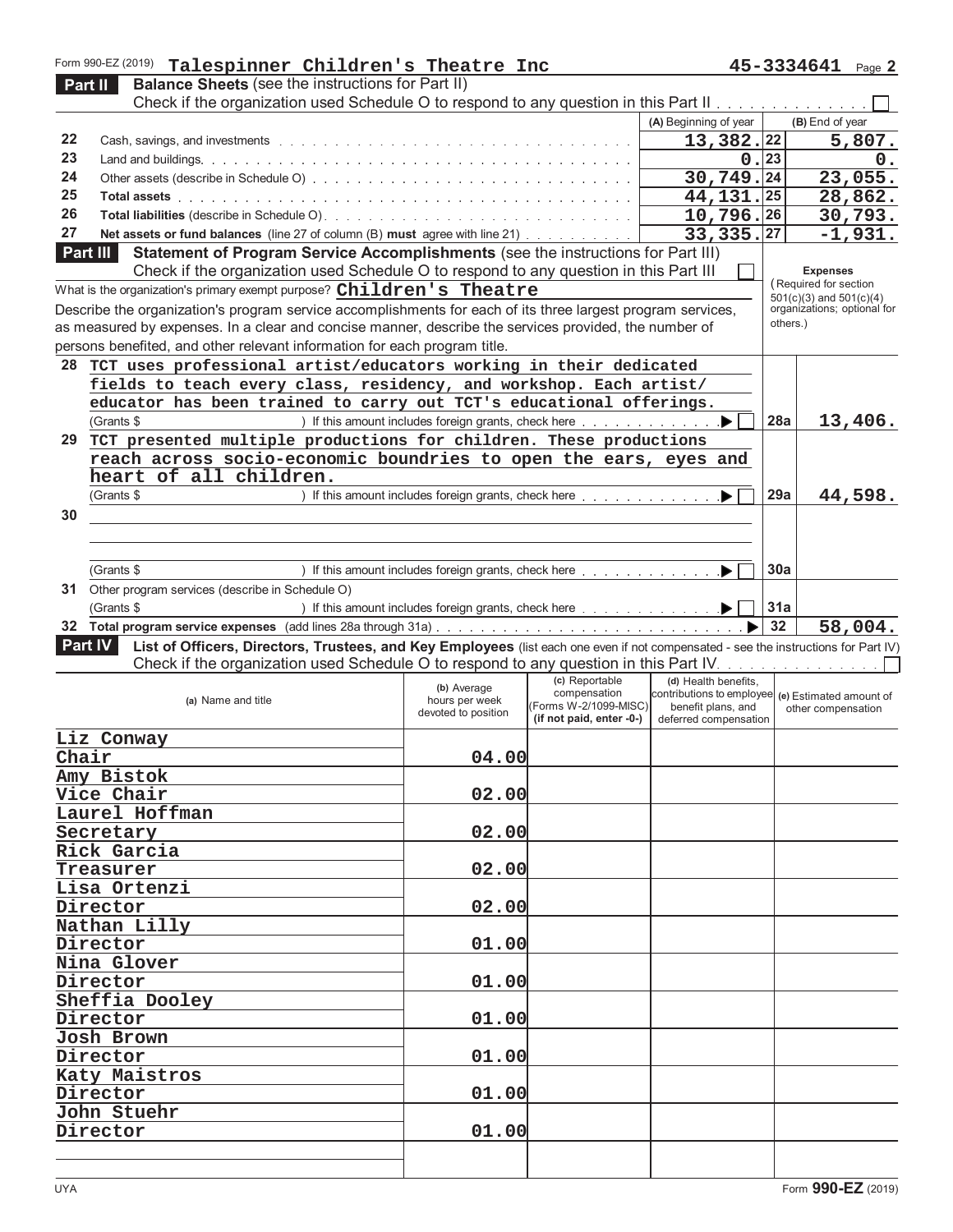|               | 45-3334641 Page 3<br>Form 990-EZ (2019) Talespinner Children's Theatre Inc                                                                                                                                                     |                 |     |    |
|---------------|--------------------------------------------------------------------------------------------------------------------------------------------------------------------------------------------------------------------------------|-----------------|-----|----|
| <b>Part V</b> | Other Information (Note the Schedule A and personal benefit contract statement requirements in the                                                                                                                             |                 |     |    |
|               | instructions for Part V.) Check if the organization used Schedule O to respond to any question in this Part V                                                                                                                  |                 |     |    |
|               |                                                                                                                                                                                                                                |                 | Yes | No |
| 33            | Did the organization engage in any significant activity not previously reported to the IRS? If "Yes," provide a                                                                                                                |                 |     |    |
|               |                                                                                                                                                                                                                                | 33              |     | x  |
| 34            | Were any significant changes made to the organizing or governing documents? If "Yes," attach a conformed                                                                                                                       |                 |     |    |
|               | copy of the amended documents if they reflect a change to the organization's name. Otherwise, explain the                                                                                                                      |                 |     |    |
|               | change on Schedule O. See instructions enterprise and and an article of the contract of the contract of the contract of the contract of the contract of the contract of the contract of the contract of the contract of the co | 34              |     | х  |
| 35a           | Did the organization have unrelated business gross income of \$1,000 or more during the year from business                                                                                                                     |                 |     |    |
|               |                                                                                                                                                                                                                                | 35a             |     | x  |
| $\mathbf b$   | If "Yes" to line 35a, has the organization filed a Form 990-T for the year? If "No," provide an explanation in Schedule O.                                                                                                     | 35 <sub>b</sub> |     |    |
| c             | Was the organization a section $501(c)(4)$ , $501(c)(5)$ , or $501(c)(6)$ organization subject to section 6033(e) notice,                                                                                                      |                 |     |    |
|               |                                                                                                                                                                                                                                | 35c             |     |    |
| 36            | Did the organization undergo a liquidation, dissolution, termination, or significant disposition of net assets                                                                                                                 |                 |     |    |
|               |                                                                                                                                                                                                                                | 36              |     |    |
|               |                                                                                                                                                                                                                                |                 |     | x  |
| 37a           |                                                                                                                                                                                                                                |                 |     |    |
| b             |                                                                                                                                                                                                                                | 37 <sub>b</sub> |     | х  |
| 38a           | Did the organization borrow from, or make any loans to, any officer, director, trustee, or key employee; or were                                                                                                               |                 |     |    |
|               | any such loans made in a prior year and still outstanding at the end of the tax year covered by this return?                                                                                                                   | 38a             |     | x  |
| b             | If "Yes," complete Schedule L, Part II, and enter the total amount involved<br>38b                                                                                                                                             |                 |     |    |
| 39            | Section 501(c)(7) organizations. Enter:                                                                                                                                                                                        |                 |     |    |
| а             | 39a                                                                                                                                                                                                                            |                 |     |    |
| b             | 39 <sub>b</sub>                                                                                                                                                                                                                |                 |     |    |
| 40a           | Section 501(c)(3) organizations. Enter amount of tax imposed on the organization during the year under:                                                                                                                        |                 |     |    |
|               | $\Rightarrow$ section 4955<br>section 4911<br>; section 4912 $\blacktriangleright$                                                                                                                                             |                 |     |    |
| b             | Section 501(c)(3), 501(c)(4), and 501(c)(29) organizations. Did the organization engage in any section 4958                                                                                                                    |                 |     |    |
|               | excess benefit transaction during the year, or did it engage in an excess benefit transaction in a prior year                                                                                                                  |                 |     |    |
|               | that has not been reported on any of its prior Forms 990 or 990-EZ? If "Yes," complete Schedule L, Part I.                                                                                                                     | 40b             |     | x  |
| С             | Section $501(c)(3)$ , $501(c)(4)$ , and $501(c)(29)$ organizations. Enter amount of tax imposed                                                                                                                                |                 |     |    |
|               | on organization managers or disqualified persons during the year under sections 4912,                                                                                                                                          |                 |     |    |
|               |                                                                                                                                                                                                                                |                 |     |    |
| d             | Section 501(c)(3), 501(c)(4), and 501(c)(29) organizations. Enter amount of tax on line                                                                                                                                        |                 |     |    |
|               |                                                                                                                                                                                                                                |                 |     |    |
| е             | All organizations. At any time during the tax year, was the organization a party to a prohibited tax shelter                                                                                                                   |                 |     |    |
|               |                                                                                                                                                                                                                                | 40e             |     | x  |
| 41            | List the states with which a copy of this return is filed $\triangleright$ OH                                                                                                                                                  |                 |     |    |
|               | Telephone no. • (216) 264-9680<br>The organization's books are in care of $\triangleright$ Ara Beal                                                                                                                            |                 |     |    |
|               | Located at > 5209 Detroit Avenue Cleveland, OH<br>$ZIP + 4$<br>44102                                                                                                                                                           |                 |     |    |
| b             | At any time during the calendar year, did the organization have an interest in or a signature or other authority over                                                                                                          |                 | Yes |    |
|               | a financial account in a foreign country (such as a bank account, securities account, or other financial account)?                                                                                                             | 42 <sub>b</sub> |     | No |
|               |                                                                                                                                                                                                                                |                 |     | X  |
|               | If "Yes," enter the name of the foreign country                                                                                                                                                                                |                 |     |    |
|               | See the instructions for exceptions and filing requirements for FinCEN Form 114, Report of Foreign Bank and                                                                                                                    |                 |     |    |
|               | Financial Accounts (FBAR).                                                                                                                                                                                                     |                 |     |    |
| c             | At any time during the calendar year, did the organization maintain an office outside the United States?                                                                                                                       | 42c             |     | х  |
|               | If "Yes," enter the name of the foreign country                                                                                                                                                                                |                 |     |    |
| 43            | Section 4947(a)(1) nonexempt charitable trusts filing Form 990-EZ in lieu of Form 1041 - Check here.                                                                                                                           |                 |     |    |
|               | and enter the amount of tax-exempt interest received or accrued during the tax year $\ldots$ , $\ldots$ , $\ldots$ , $\ldots$ , $\ldots$ , $\blacktriangleright$ 43                                                            |                 |     |    |
|               |                                                                                                                                                                                                                                |                 | Yes | No |
| 44a           | Did the organization maintain any donor advised funds during the year? If "Yes," Form 990 must be                                                                                                                              |                 |     |    |
|               |                                                                                                                                                                                                                                | 44a             |     | X  |
| b             | Did the organization operate one or more hospital facilities during the year? If "Yes," Form 990 must be                                                                                                                       |                 |     |    |
|               |                                                                                                                                                                                                                                | 44b             |     | X  |
| c             |                                                                                                                                                                                                                                | 44c             |     | х  |
| d             | If "Yes" to line 44c, has the organization filed a Form 720 to report these payments? If "No," provide an                                                                                                                      |                 |     |    |
|               |                                                                                                                                                                                                                                | 44d             |     | x  |
| 45a           |                                                                                                                                                                                                                                | 45a             |     | х  |
| b             | Did the organization receive any payment from or engage in any transaction with a controlled entity within the                                                                                                                 |                 |     |    |
|               | meaning of section 512(b)(13)? If "Yes," Form 990 and Schedule R may need to be completed instead of                                                                                                                           |                 |     |    |
|               |                                                                                                                                                                                                                                | 45b             |     |    |
|               |                                                                                                                                                                                                                                |                 |     | X  |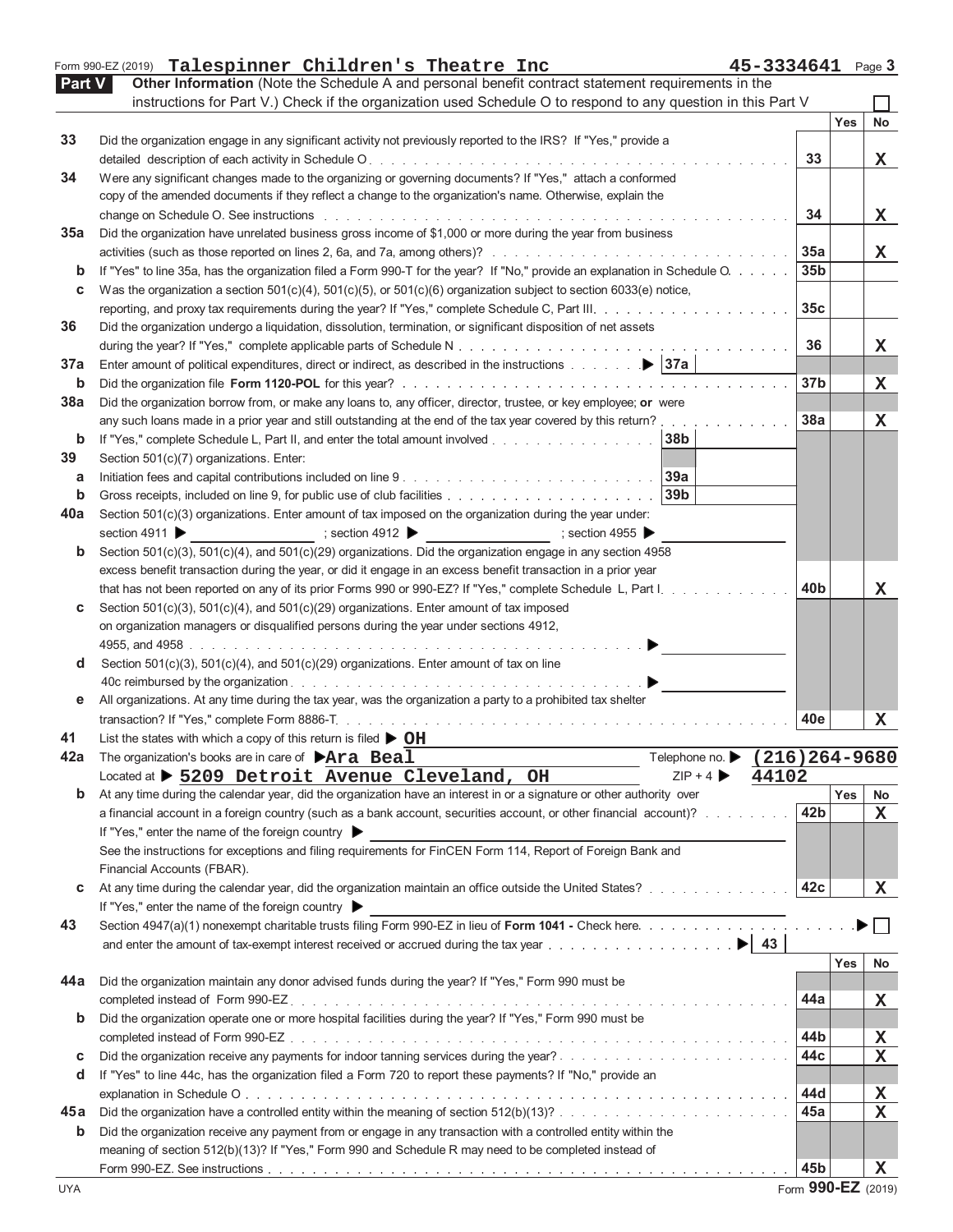|                 | Form 990-EZ (2019) Talespinner Children's Theatre Inc                                                                                                                                                                                                       |                               |                                |      |                                                          | 45-3334641                                    |                     | Page 4    |
|-----------------|-------------------------------------------------------------------------------------------------------------------------------------------------------------------------------------------------------------------------------------------------------------|-------------------------------|--------------------------------|------|----------------------------------------------------------|-----------------------------------------------|---------------------|-----------|
|                 |                                                                                                                                                                                                                                                             |                               |                                |      |                                                          |                                               | Yes                 | No        |
| 46              | Did the organization engage, directly or indirectly, in political campaign activities on behalf of or in opposition                                                                                                                                         |                               |                                |      |                                                          | 46                                            |                     | x         |
| <b>Part VI</b>  | Section 501(c)(3) Organizations Only                                                                                                                                                                                                                        |                               |                                |      |                                                          |                                               |                     |           |
|                 | All section 501(c)(3) organizations must answer questions 47-49b and 52, and complete the tables for lines                                                                                                                                                  |                               |                                |      |                                                          |                                               |                     |           |
|                 | 50 and 51.                                                                                                                                                                                                                                                  |                               |                                |      |                                                          |                                               |                     |           |
|                 | Check if the organization used Schedule O to respond to any question in this Part VI                                                                                                                                                                        |                               |                                |      |                                                          |                                               |                     |           |
|                 |                                                                                                                                                                                                                                                             |                               |                                |      |                                                          |                                               | Yes                 | <b>No</b> |
| 47              | Did the organization engage in lobbying activities or have a section $501(h)$ election in effect during the tax                                                                                                                                             |                               |                                |      |                                                          |                                               |                     |           |
|                 |                                                                                                                                                                                                                                                             |                               |                                |      |                                                          | 47                                            |                     | x         |
| 48              | Is the organization a school as described in section 170(b)(1)(A)(ii)? If "Yes," complete Schedule E.                                                                                                                                                       |                               |                                |      |                                                          | 48                                            |                     | X         |
| 49a             |                                                                                                                                                                                                                                                             |                               |                                |      |                                                          | 49a                                           |                     | X         |
| b               |                                                                                                                                                                                                                                                             |                               |                                |      |                                                          | 49b                                           |                     |           |
| 50              | Complete this table for the organization's five highest compensated employees (other than officers, directors, trustees, and key<br>employees) who each received more than \$100,000 of compensation from the organization. If there is none, enter "None." |                               |                                |      |                                                          |                                               |                     |           |
|                 |                                                                                                                                                                                                                                                             |                               |                                |      | (d) Health benefits,                                     |                                               |                     |           |
|                 | (a) Name and title of each employee                                                                                                                                                                                                                         | (b) Average<br>hours per week | (c) Reportable<br>compensation |      | contributions to employee<br>benefit plans, and deferred | (e) Estimated amount of<br>other compensation |                     |           |
|                 |                                                                                                                                                                                                                                                             | devoted to position           | (Forms W-2/1099-MISC)          |      | compensation                                             |                                               |                     |           |
|                 | Alison Garrigan                                                                                                                                                                                                                                             |                               |                                |      |                                                          |                                               |                     |           |
|                 | Executive Director                                                                                                                                                                                                                                          | 40.00                         | 6,880.                         |      |                                                          |                                               |                     |           |
|                 |                                                                                                                                                                                                                                                             |                               |                                |      |                                                          |                                               |                     |           |
|                 |                                                                                                                                                                                                                                                             |                               |                                |      |                                                          |                                               |                     |           |
|                 |                                                                                                                                                                                                                                                             |                               |                                |      |                                                          |                                               |                     |           |
|                 |                                                                                                                                                                                                                                                             |                               |                                |      |                                                          |                                               |                     |           |
|                 |                                                                                                                                                                                                                                                             |                               |                                |      |                                                          |                                               |                     |           |
|                 |                                                                                                                                                                                                                                                             |                               |                                |      |                                                          |                                               |                     |           |
|                 |                                                                                                                                                                                                                                                             |                               |                                |      |                                                          |                                               |                     |           |
|                 |                                                                                                                                                                                                                                                             |                               |                                |      |                                                          |                                               |                     |           |
| 51              | Complete this table for the organization's five highest compensated independent contractors who each received more than<br>\$100,000 of compensation from the organization. If there is none, enter "None."                                                 |                               |                                |      |                                                          |                                               |                     |           |
|                 |                                                                                                                                                                                                                                                             |                               |                                |      |                                                          |                                               |                     |           |
|                 | (a) Name and business address of each independent contractor                                                                                                                                                                                                |                               | (b) Type of service            |      |                                                          | (c) Compensation                              |                     |           |
|                 |                                                                                                                                                                                                                                                             |                               |                                |      |                                                          |                                               |                     |           |
|                 |                                                                                                                                                                                                                                                             |                               |                                |      |                                                          |                                               |                     |           |
|                 |                                                                                                                                                                                                                                                             |                               |                                |      |                                                          |                                               |                     |           |
|                 |                                                                                                                                                                                                                                                             |                               |                                |      |                                                          |                                               |                     |           |
|                 |                                                                                                                                                                                                                                                             |                               |                                |      |                                                          |                                               |                     |           |
|                 |                                                                                                                                                                                                                                                             |                               |                                |      |                                                          |                                               |                     |           |
|                 |                                                                                                                                                                                                                                                             |                               |                                |      |                                                          |                                               |                     |           |
|                 |                                                                                                                                                                                                                                                             |                               |                                |      |                                                          |                                               |                     |           |
|                 |                                                                                                                                                                                                                                                             |                               |                                |      |                                                          |                                               |                     |           |
| d               | Total number of other independent contractors each receiving over \$100,000                                                                                                                                                                                 |                               |                                | ► 0  |                                                          |                                               |                     |           |
| 52              | Did the organization complete Schedule A? Note: All section $501(c)(3)$ organizations must attach a                                                                                                                                                         |                               |                                |      |                                                          |                                               |                     |           |
|                 |                                                                                                                                                                                                                                                             |                               |                                |      |                                                          | $\blacktriangleright$ X Yes                   |                     | No        |
|                 | Under penalties of perjury, I declare that I have examined this return, including accompanying schedules and statements, and to the best of my knowledge and belief, it is                                                                                  |                               |                                |      |                                                          |                                               |                     |           |
|                 | true, correct, and complete. Declaration of preparer (other than officer) is based on all information of which preparer has any knowledge.                                                                                                                  |                               |                                |      |                                                          |                                               |                     |           |
| Sign            | Signature of officer                                                                                                                                                                                                                                        |                               |                                |      | Date                                                     |                                               |                     |           |
| Here            |                                                                                                                                                                                                                                                             |                               |                                |      |                                                          |                                               |                     |           |
|                 | Ara Beal, Executive Director<br>Type or print name and title                                                                                                                                                                                                |                               |                                |      |                                                          |                                               |                     |           |
|                 | Print/Type preparer's name                                                                                                                                                                                                                                  | Preparer's signature          |                                | Date | Check                                                    | <b>PTIN</b><br>if                             |                     |           |
| Paid            | Joanne M Montagner-Hull                                                                                                                                                                                                                                     |                               |                                |      |                                                          | self-employed P01331658                       |                     |           |
| Preparer        | Firm's name > Your Bean Counters Inc.                                                                                                                                                                                                                       |                               |                                |      | Firm's EIN $20 - 2232949$                                |                                               |                     |           |
| <b>Use Only</b> | Firm's address > 3751 Prospect Avenue                                                                                                                                                                                                                       |                               |                                |      | Phone no.                                                |                                               |                     |           |
|                 | Cleveland, OH 44115                                                                                                                                                                                                                                         |                               |                                |      | 216)431-2202                                             |                                               |                     |           |
|                 | May the IRS discuss this return with the preparer shown above? See instructions                                                                                                                                                                             |                               |                                |      |                                                          | Yes                                           | $ \overline{X} $ No |           |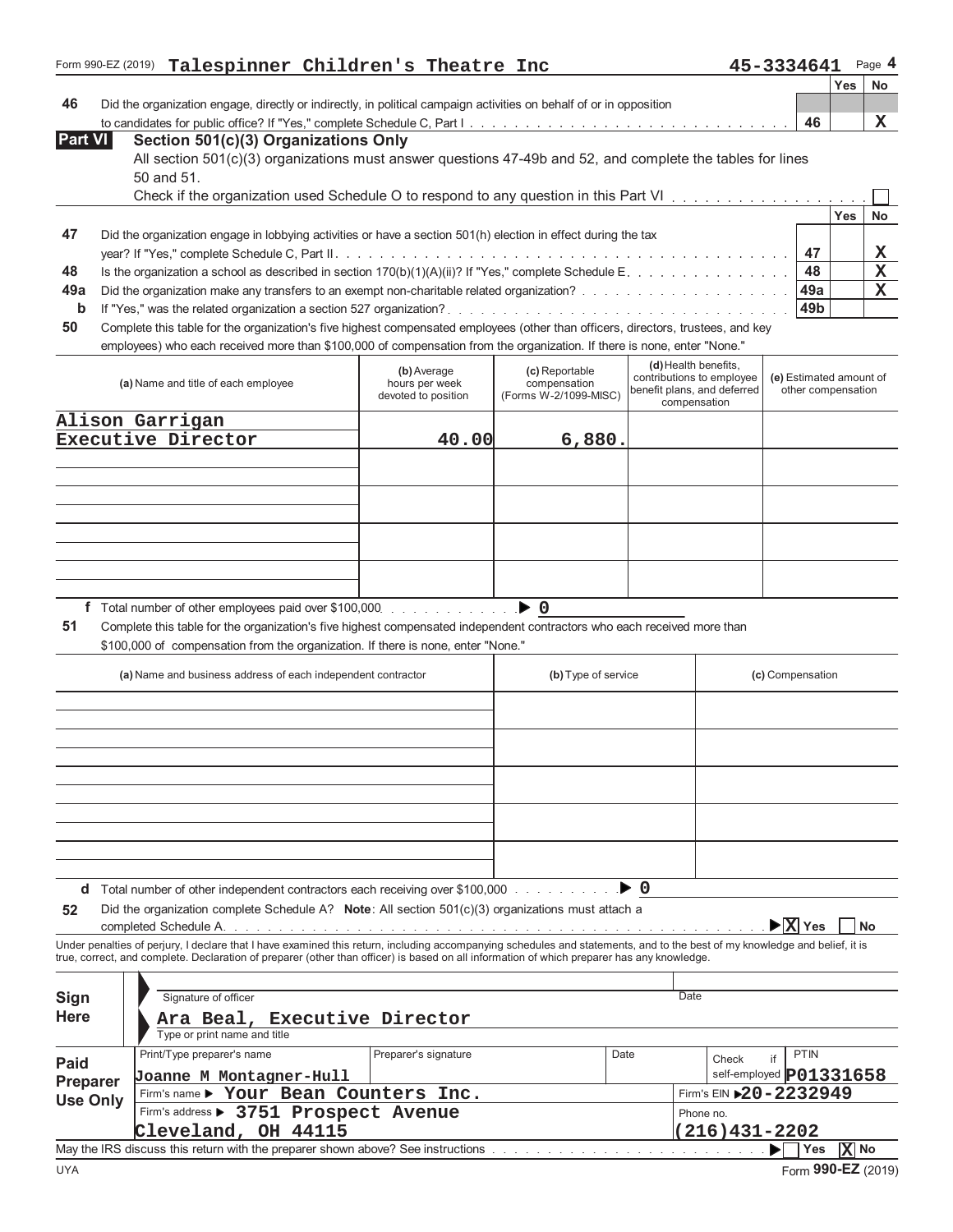|                            | <b>Public Charity Status and Public Support</b><br><b>SCHEDULE A</b> |                                                                                                                      |            |                                                                                                                                                                                                                                                             |                                       |                          | OMB No. 1545-0047                     |                                     |
|----------------------------|----------------------------------------------------------------------|----------------------------------------------------------------------------------------------------------------------|------------|-------------------------------------------------------------------------------------------------------------------------------------------------------------------------------------------------------------------------------------------------------------|---------------------------------------|--------------------------|---------------------------------------|-------------------------------------|
|                            | (Form 990 or 990-EZ)                                                 | Complete if the organization is a section 501(c)(3) organization or a section 4947(a)(1) nonexempt charitable trust. |            |                                                                                                                                                                                                                                                             |                                       |                          |                                       |                                     |
| Department of the Treasury | 2019<br><b>Open to Public</b>                                        |                                                                                                                      |            |                                                                                                                                                                                                                                                             |                                       |                          |                                       |                                     |
|                            | Internal Revenue Service                                             |                                                                                                                      |            | Go to www.irs.gov/Form990 for instructions and the latest information.                                                                                                                                                                                      |                                       |                          |                                       | <b>Inspection</b>                   |
|                            | Name of the organization                                             |                                                                                                                      |            |                                                                                                                                                                                                                                                             |                                       |                          | <b>Employer identification number</b> |                                     |
| Part I                     |                                                                      | Talespinner Children's Theatre Inc                                                                                   |            | Reason for Public Charity Status (All organizations must complete this part.) See instructions.                                                                                                                                                             |                                       |                          | 45-3334641                            |                                     |
|                            |                                                                      |                                                                                                                      |            | The organization is not a private foundation because it is: (For lines 1 through 12, check only one box.)                                                                                                                                                   |                                       |                          |                                       |                                     |
| 1                          |                                                                      |                                                                                                                      |            | A church, convention of churches, or association of churches described in section 170(b)(1)(A)(i).                                                                                                                                                          |                                       |                          |                                       |                                     |
| 2                          |                                                                      |                                                                                                                      |            | A school described in section 170(b)(1)(A)(ii). (Attach Schedule E (Form 990 or 990-EZ).)                                                                                                                                                                   |                                       |                          |                                       |                                     |
| 3                          |                                                                      |                                                                                                                      |            | A hospital or a cooperative hospital service organization described in section 170(b)(1)(A)(iii).                                                                                                                                                           |                                       |                          |                                       |                                     |
| 4                          |                                                                      |                                                                                                                      |            | A medical research organization operated in conjunction with a hospital described in section 170(b)(1)(A)(iii). Enter the                                                                                                                                   |                                       |                          |                                       |                                     |
|                            |                                                                      | hospital's name, city, and state:                                                                                    |            |                                                                                                                                                                                                                                                             |                                       |                          |                                       |                                     |
| 5                          |                                                                      | section 170(b)(1)(A)(iv). (Complete Part II.)                                                                        |            | An organization operated for the benefit of a college or university owned or operated by a governmental unit described in                                                                                                                                   |                                       |                          |                                       |                                     |
| 6                          |                                                                      |                                                                                                                      |            | A federal, state, or local government or governmental unit described in section 170(b)(1)(A)(v).                                                                                                                                                            |                                       |                          |                                       |                                     |
|                            |                                                                      |                                                                                                                      |            | 7 $\bar{X}$ An organization that normally receives a substantial part of its support from a governmental unit or from the general public                                                                                                                    |                                       |                          |                                       |                                     |
|                            |                                                                      | described in section 170(b)(1)(A)(vi). (Complete Part II.)                                                           |            |                                                                                                                                                                                                                                                             |                                       |                          |                                       |                                     |
| 8                          |                                                                      |                                                                                                                      |            | A community trust described in section 170(b)(1)(A)(vi). (Complete Part II.)                                                                                                                                                                                |                                       |                          |                                       |                                     |
| 9                          |                                                                      |                                                                                                                      |            | An agricultural research organization described in section 170(b)(1)(A)(ix) operated in conjunction with a land-grant college                                                                                                                               |                                       |                          |                                       |                                     |
|                            | university:                                                          |                                                                                                                      |            | or university or a non-land-grant college of agriculture (see instructions). Enter the name, city, and state of the college or                                                                                                                              |                                       |                          |                                       |                                     |
| 10                         |                                                                      |                                                                                                                      |            |                                                                                                                                                                                                                                                             |                                       |                          |                                       |                                     |
|                            |                                                                      |                                                                                                                      |            | An organization that normally receives: (1) more than 33 1/3% of its support from contributions, membership fees, and gross receipts from activities related to its exempt functions-subject to certain exceptions, and (2) n                               |                                       |                          |                                       |                                     |
|                            |                                                                      |                                                                                                                      |            | support from gross investment income and unrelated business taxable income (less section 511 tax) from businesses<br>acquired by the organization after June 30, 1975. See section 509(a)(2). (Complete Part III.)                                          |                                       |                          |                                       |                                     |
| 11                         |                                                                      |                                                                                                                      |            | An organization organized and operated exclusively to test for public safety. See section 509(a)(4).                                                                                                                                                        |                                       |                          |                                       |                                     |
| $12$                       |                                                                      |                                                                                                                      |            | An organization organized and operated exclusively for the benefit of, to perform the functions of, or to carry out the purposes of                                                                                                                         |                                       |                          |                                       |                                     |
|                            |                                                                      |                                                                                                                      |            | one or more publicly supported organizations described in section 509(a)(1) or section 509(a)(2). See section 509(a)(3). Check<br>the box in lines 12a through 12d that describes the type of supporting organization and complete lines 12e, 12f, and 12g. |                                       |                          |                                       |                                     |
| а                          |                                                                      |                                                                                                                      |            | Type I. A supporting organization operated, supervised, or controlled by its supported organization(s), typically by giving                                                                                                                                 |                                       |                          |                                       |                                     |
|                            |                                                                      |                                                                                                                      |            | the supported organization(s) the power to regularly appoint or elect a majority of the directors or trustees of the supporting                                                                                                                             |                                       |                          |                                       |                                     |
|                            |                                                                      | organization. You must complete Part IV, Sections A and B.                                                           |            |                                                                                                                                                                                                                                                             |                                       |                          |                                       |                                     |
| b                          |                                                                      |                                                                                                                      |            | Type II. A supporting organization supervised or controlled in connection with its supported organization(s), by having                                                                                                                                     |                                       |                          |                                       |                                     |
|                            |                                                                      |                                                                                                                      |            | control or management of the supporting organization vested in the same persons that control or manage the supported<br>organization(s). You must complete Part IV, Sections A and C.                                                                       |                                       |                          |                                       |                                     |
| с                          |                                                                      |                                                                                                                      |            | Type III functionally integrated. A supporting organization operated in connection with, and functionally integrated with,                                                                                                                                  |                                       |                          |                                       |                                     |
|                            |                                                                      |                                                                                                                      |            | its supported organization(s) (see instructions). You must complete Part IV, Sections A, D, and E.                                                                                                                                                          |                                       |                          |                                       |                                     |
| d                          |                                                                      |                                                                                                                      |            | Type III non-functionally integrated. A supporting organization operated in connection with its supported organization(s)                                                                                                                                   |                                       |                          |                                       |                                     |
|                            |                                                                      |                                                                                                                      |            | that is not functionally integrated. The organization generally must satisfy a distribution requirement and an attentiveness                                                                                                                                |                                       |                          |                                       |                                     |
|                            |                                                                      |                                                                                                                      |            | requirement (see instructions). You must complete Part IV, Sections A and D, and Part V.                                                                                                                                                                    |                                       |                          |                                       |                                     |
| е                          |                                                                      |                                                                                                                      |            | Check this box if the organization received a written determination from the IRS that it is a Type I, Type II, Type III<br>functionally integrated, or Type III non-functionally integrated supporting organization.                                        |                                       |                          |                                       |                                     |
| f                          |                                                                      | Enter the number of supported organizations .                                                                        |            | and a straight and a straight and                                                                                                                                                                                                                           |                                       |                          |                                       |                                     |
| g                          |                                                                      |                                                                                                                      |            | Provide the following information about the supported organization(s).                                                                                                                                                                                      |                                       |                          |                                       |                                     |
|                            | (i) Name of supported organization                                   |                                                                                                                      | $(ii)$ EIN | (iii) Type of organization                                                                                                                                                                                                                                  |                                       | (iv) Is the organization | (v) Amount of monetary                | (vi) Amount of                      |
|                            |                                                                      |                                                                                                                      |            | (described on lines 1-10<br>above (see instructions))                                                                                                                                                                                                       | listed in your governing<br>document? |                          | support (see<br>instructions)         | other support (see<br>instructions) |
|                            |                                                                      |                                                                                                                      |            |                                                                                                                                                                                                                                                             | Yes                                   | <b>No</b>                |                                       |                                     |
|                            |                                                                      |                                                                                                                      |            |                                                                                                                                                                                                                                                             |                                       |                          |                                       |                                     |
| (A)                        |                                                                      |                                                                                                                      |            |                                                                                                                                                                                                                                                             |                                       |                          |                                       |                                     |
| (B)                        |                                                                      |                                                                                                                      |            |                                                                                                                                                                                                                                                             |                                       |                          |                                       |                                     |
| (C)                        |                                                                      |                                                                                                                      |            |                                                                                                                                                                                                                                                             |                                       |                          |                                       |                                     |
| (D)                        |                                                                      |                                                                                                                      |            |                                                                                                                                                                                                                                                             |                                       |                          |                                       |                                     |

**For Paperwork Reduction Act Notice, see the Instructions for Form 990 or 990-EZ.** UYA

**(E) Total**  OMB No. 1545-0047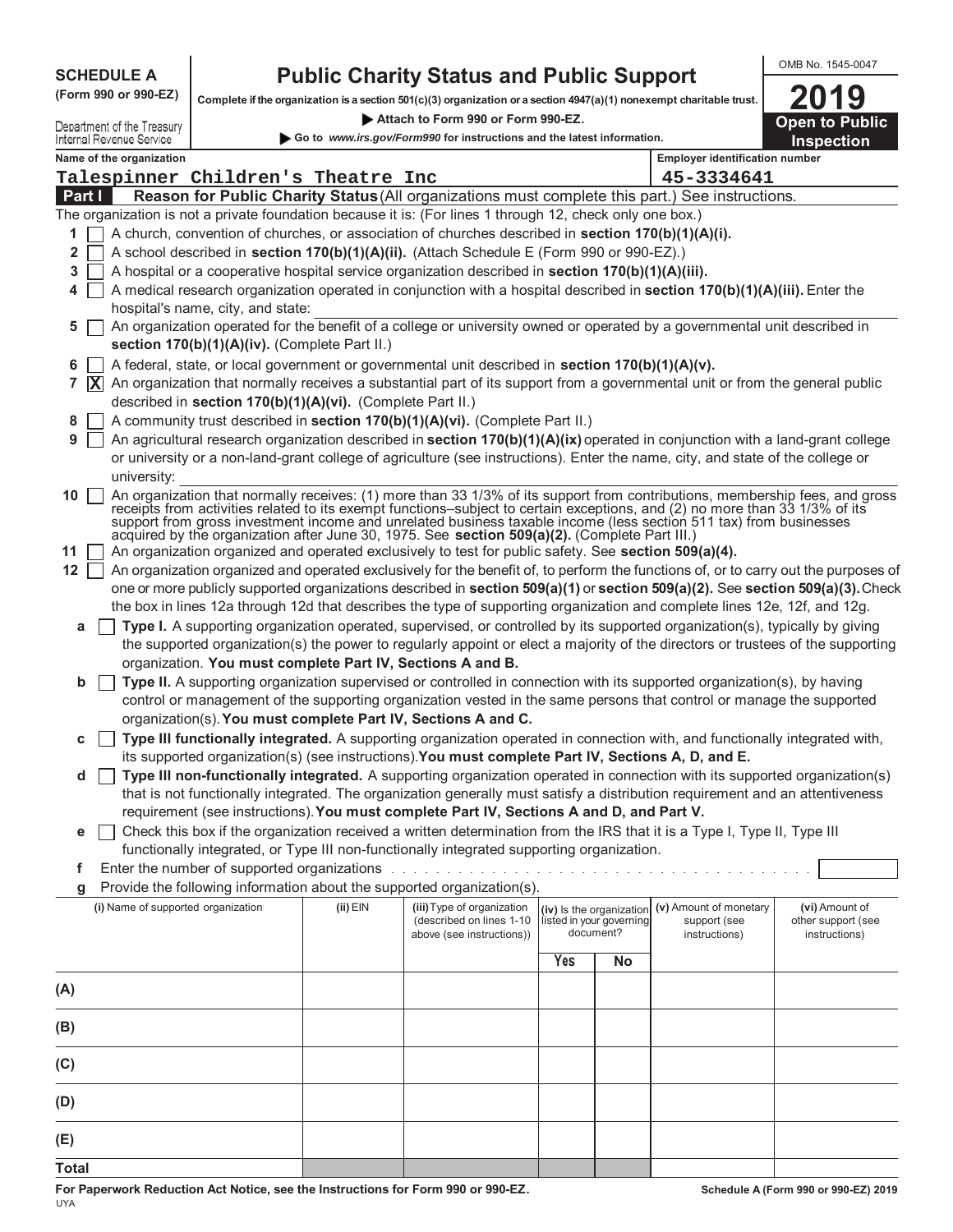|              | Schedule A (Form 990 or 990-EZ) 2019 Talespinner Children's Theatre Inc                                                                                                                                             |          |          |            |                      |          | $45 - 3334641$ Page 2                       |
|--------------|---------------------------------------------------------------------------------------------------------------------------------------------------------------------------------------------------------------------|----------|----------|------------|----------------------|----------|---------------------------------------------|
| Part II      | Support Schedule for Organizations Described in Sections 170(b)(1)(A)(iv) and 170(b)(1)(A)(vi)<br>(Complete only if you checked the box on line 5, 7, or 8 of Part I or if the organization failed to qualify under |          |          |            |                      |          |                                             |
|              | Part III. If the organization fails to qualify under the tests listed below, please complete Part III.)                                                                                                             |          |          |            |                      |          |                                             |
|              | <b>Section A. Public Support</b>                                                                                                                                                                                    |          |          |            |                      |          |                                             |
|              | Calendar year (or fiscal year beginning in) $\blacktriangleright$                                                                                                                                                   | (a) 2015 | (b) 2016 | $(c)$ 2017 | $(d)$ 2018           | (e) 2019 | (f) Total                                   |
| 1            | Gifts,<br>grants,<br>contributions,<br>and<br>membership fees received. (Do not                                                                                                                                     |          |          |            |                      |          |                                             |
|              | include any "unusual grants.").                                                                                                                                                                                     | 33,030.  |          |            |                      |          | $72,093.$ 86,295. 125,344. 66,106. 382,868. |
| $\mathbf{2}$ | Tax revenues levied for the                                                                                                                                                                                         |          |          |            |                      |          |                                             |
|              | organization's benefit and either paid                                                                                                                                                                              |          |          |            |                      |          |                                             |
|              | to or expended on its behalf                                                                                                                                                                                        |          |          |            |                      |          |                                             |
| 3            | The value of services or facilities                                                                                                                                                                                 |          |          |            |                      |          |                                             |
|              | furnished by a governmental unit to the                                                                                                                                                                             |          |          |            |                      |          |                                             |
|              | organization without charge entitled and success                                                                                                                                                                    |          |          |            |                      |          |                                             |
| 4            | Total. Add lines 1 through 3.                                                                                                                                                                                       | 33,030.  | 72,093.  |            |                      |          | $86, 295.$ 125, 344. 66, 106. 382, 868.     |
| 5            | The portion of total contributions by                                                                                                                                                                               |          |          |            |                      |          |                                             |
|              | each person (other than a governmental                                                                                                                                                                              |          |          |            |                      |          |                                             |
|              | unit or publicly supported organization)                                                                                                                                                                            |          |          |            |                      |          |                                             |
|              | included on line 1 that exceeds 2%                                                                                                                                                                                  |          |          |            |                      |          |                                             |
|              | of the amount shown on line 11,                                                                                                                                                                                     |          |          |            |                      |          |                                             |
|              | column $(f)$ .                                                                                                                                                                                                      |          |          |            |                      |          |                                             |
| 6            | Public support. Subtract line 5 from line 4.                                                                                                                                                                        |          |          |            |                      |          | 382,868.                                    |
|              | <b>Section B. Total Support</b>                                                                                                                                                                                     |          |          |            |                      |          |                                             |
|              | Calendar year (or fiscal year beginning in) >                                                                                                                                                                       | (a) 2015 | (b) 2016 | $(c)$ 2017 | $(d)$ 2018           | (e) 2019 | (f) Total                                   |
| 7            | Amounts from line 4                                                                                                                                                                                                 | 33,030.  | 72,093.  |            | $86, 295.$ 125, 344. |          | 66,106.382,868.                             |
| 8            | Gross income from interest, dividends,                                                                                                                                                                              |          |          |            |                      |          |                                             |
|              | payments received on securities loans,                                                                                                                                                                              |          |          |            |                      |          |                                             |
|              | rents, royalties, and income from similar                                                                                                                                                                           |          |          |            |                      |          |                                             |
|              | SOUICES                                                                                                                                                                                                             | 1.       |          |            | 1.                   | 1.       | 3.                                          |
| 9            | Net income from unrelated business                                                                                                                                                                                  |          |          |            |                      |          |                                             |
|              | activities, whether or not the business                                                                                                                                                                             |          |          |            |                      |          |                                             |
|              | is regularly carried on                                                                                                                                                                                             |          |          |            |                      |          |                                             |
| 10           | Other income. Do not include gain or                                                                                                                                                                                |          |          |            |                      |          |                                             |
|              | loss from the sale of capital assets                                                                                                                                                                                |          |          |            |                      |          |                                             |
|              | (Explain in Part VI.)                                                                                                                                                                                               |          |          |            |                      |          |                                             |
| 11           | Total support. Add lines 7 through 10                                                                                                                                                                               |          |          |            |                      |          | 382,871.                                    |
| 12           |                                                                                                                                                                                                                     |          |          |            |                      |          |                                             |
| 13           | First five years. If the Form 990 is for the organization's first, second, third, fourth, or fifth tax year as a section 501(c)(3)                                                                                  |          |          |            |                      |          |                                             |
|              | organization, check this box and stop here enterpresent and the context of the context of the context of the box<br><b>Section C. Computation of Public Support Percentage</b>                                      |          |          |            |                      |          |                                             |
| 14           | Public support percentage for 2019 (line 6, column (f) divided by line 11, column (f)<br>Public support percentage for 2019 (line 6, column (f) divided by line 11, column (f)<br>Public support of the 14          |          |          |            |                      |          | 100.00%                                     |
| 15           | Public support percentage from 2018 Schedule A, Part II, line 14 mass contained a series of 15                                                                                                                      |          |          |            |                      |          | 100.00%                                     |
| 16a          | 33 1/3 % support test-2019. If the organization did not check the box on line 13, and line 14 is 33 1/3 % or more, check this                                                                                       |          |          |            |                      |          |                                             |
|              |                                                                                                                                                                                                                     |          |          |            |                      |          |                                             |
| b            | 33 1/3 % support test-2018. If the organization did not check a box on line 13 or 16a, and line 15 is 33 1/3 % or more,                                                                                             |          |          |            |                      |          |                                             |
|              |                                                                                                                                                                                                                     |          |          |            |                      |          |                                             |
| 17a          | 10%-facts-and-circumstances test-2019. If the organization did not check a box on line 13, 16a, or 16b, and line 14 is                                                                                              |          |          |            |                      |          |                                             |
|              | 10% or more, and if the organization meets the "facts-and-circumstances" test, check this box and stop here. Explain in                                                                                             |          |          |            |                      |          |                                             |
|              | Part VI how the organization meets the "facts-and-circumstances" test. The organization qualifies as a publicly supported                                                                                           |          |          |            |                      |          |                                             |
|              |                                                                                                                                                                                                                     |          |          |            |                      |          |                                             |
| $\mathbf b$  | 10%-facts-and-circumstances test-2018. If the organization did not check a box on line 13, 16a, 16b, or 17a, and line                                                                                               |          |          |            |                      |          |                                             |
|              | 15 is 10% or more, and if the organization meets the "facts-and-circumstances" test, check this box and stop here.                                                                                                  |          |          |            |                      |          |                                             |
|              | Explain in Part VI how the organization meets the "facts-and-circumstances" test. The organization qualifies as a publicly                                                                                          |          |          |            |                      |          |                                             |
|              |                                                                                                                                                                                                                     |          |          |            |                      |          |                                             |
| 18           | Private foundation. If the organization did not check a box on line 13, 16a, 16b, 17a, or 17b, check this box and see                                                                                               |          |          |            |                      |          |                                             |
|              |                                                                                                                                                                                                                     |          |          |            |                      |          |                                             |

**Schedule A (Form 990 or 990-EZ) 2019**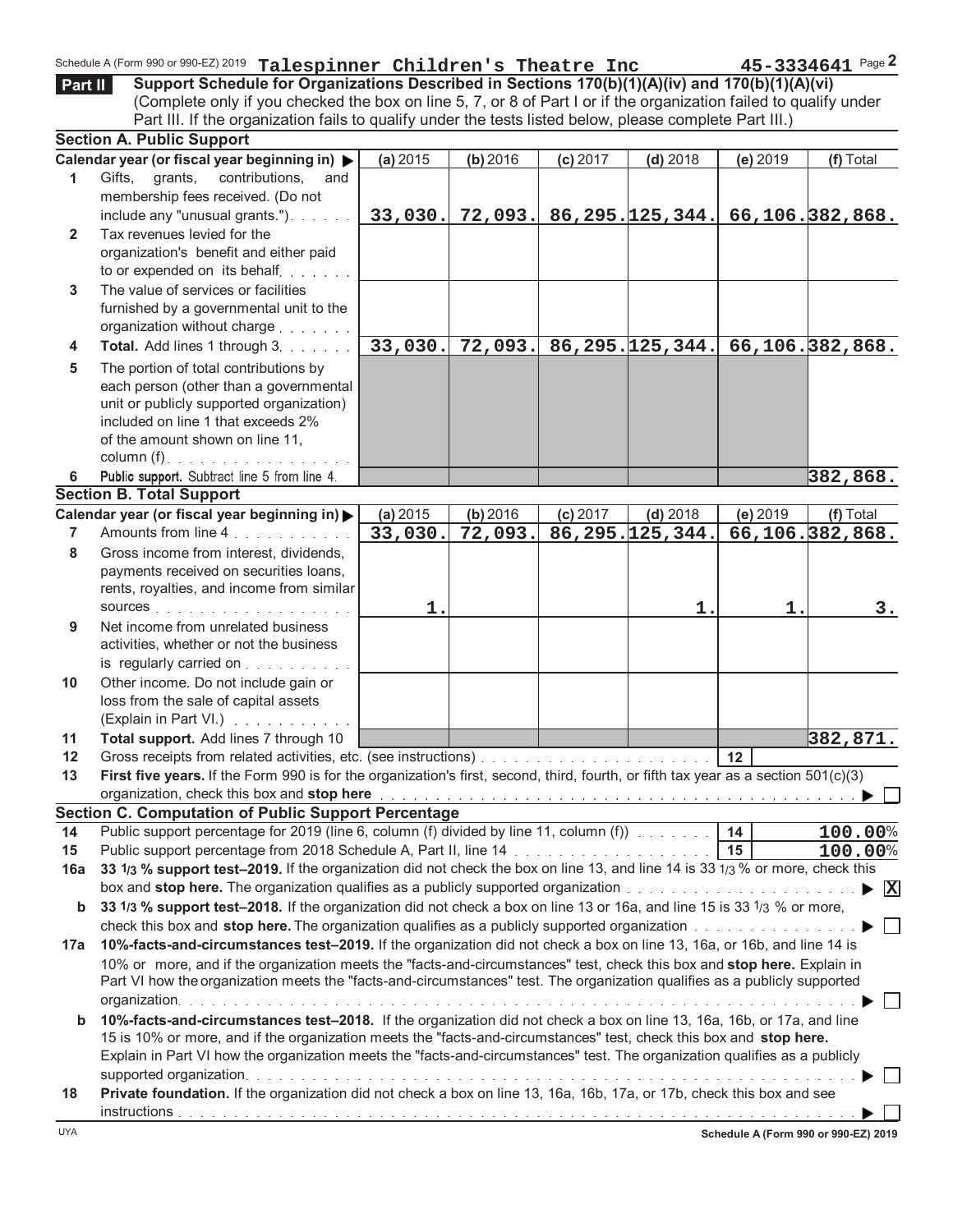| <b>SCHEDULE O</b>    |  |  |  |
|----------------------|--|--|--|
| (Form 990 or 990-EZ) |  |  |  |

## **Supplemental Information to Form 990 or 990-EZ**

**Complete to provide information for responses to specific questions on Form 990 or 990-EZ or to provide any additional information.**

**Attach to Form 990 or 990-EZ.** 

**Go to** *www.irs.gov/Form990* **for the latest information.**



Department of the Treasury Internal Revenue Service Name of the organization **Employer identification number** 

**Talespinner Children's Theatre Inc 45-3334641**

**Board members receive a draft of the Form 990 EZ before it**

**is finalized & filed.**

**Governing documents are available upon request.**